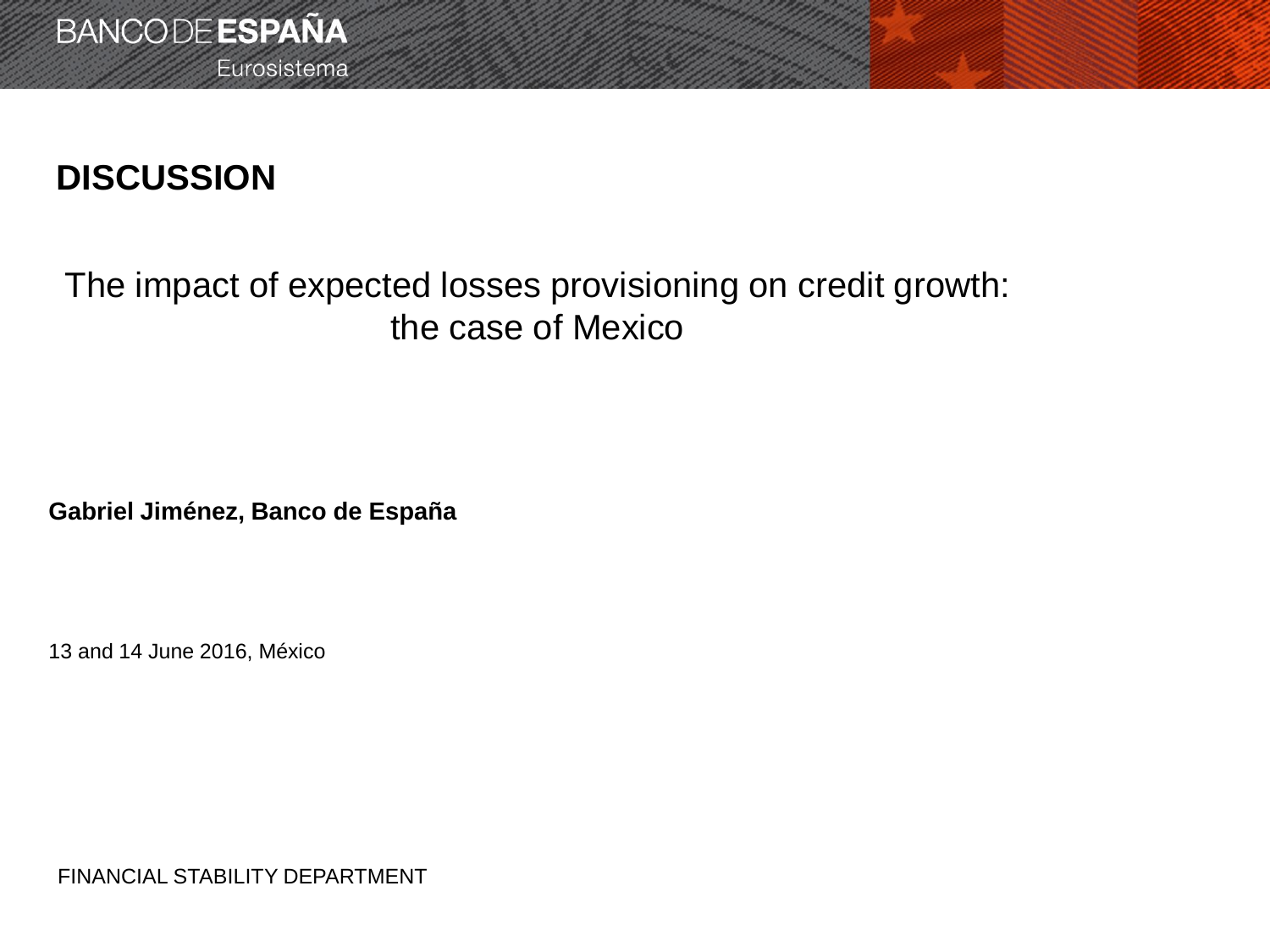

**The paper analyzed the effect of the introduction of a new provisioning rule in Mexico on credit supply**

**This new policy rule changed the arrears-based loan loss provisioning to a scheme based on expected losses**

–The objective was double:

–*To improve the financial system's ability to cope with cyclical variations of credit risk*

–*To improve the management of banks' capital*

–The introduction of this rule was gradual:

–*Credit cards: October 2009*

–*Other consumption loans and mortgage loans: March 2011*

–*General governments loans: October 2011*

–*Commercial loans: December 2013*

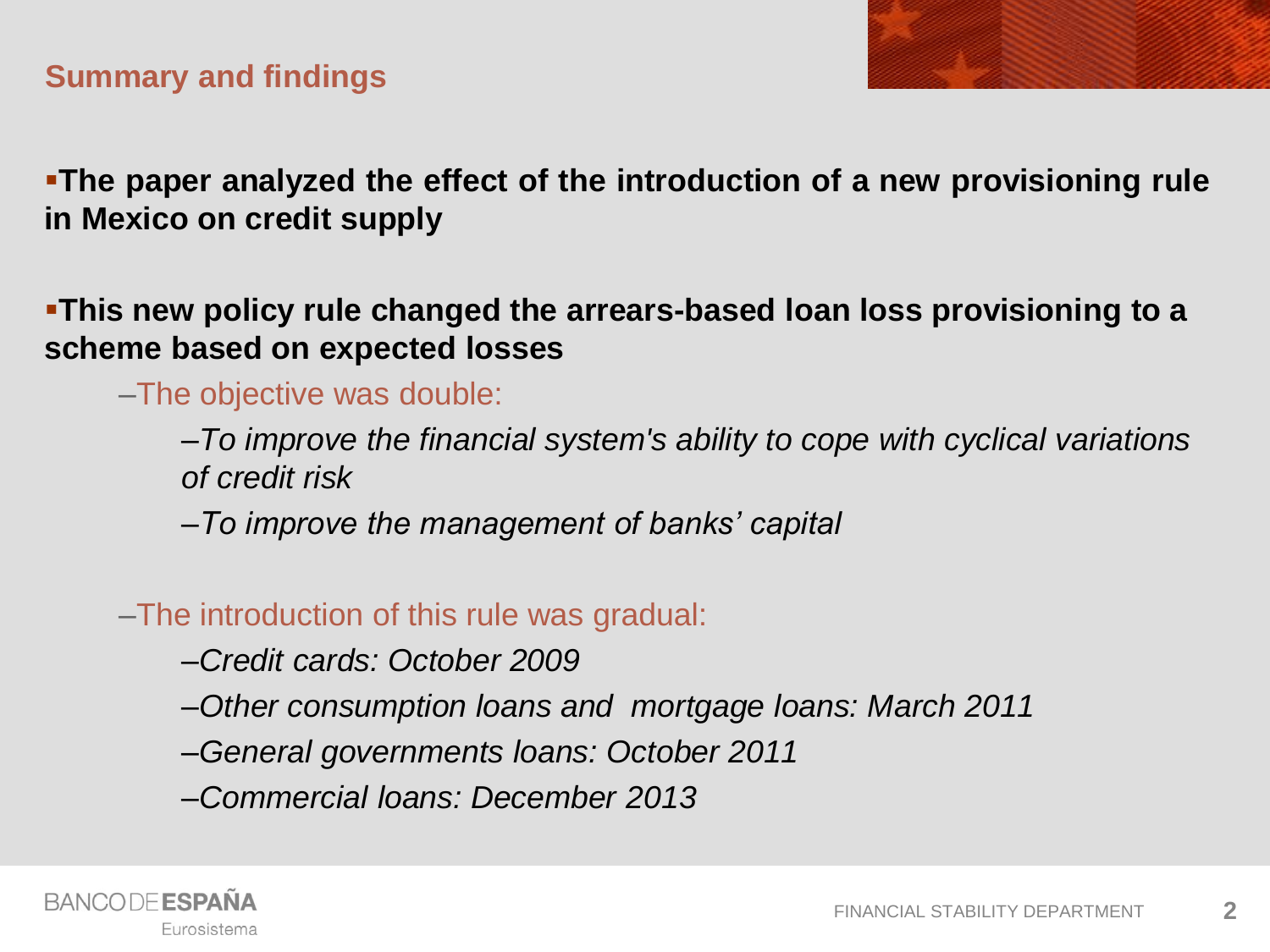### **Summary and findings**

### **What they find is that**

After the implementation of this new policy banks decreased credit supply

*The effect was higher in peso-denominated loans*

*Banks with internal models were less affected*

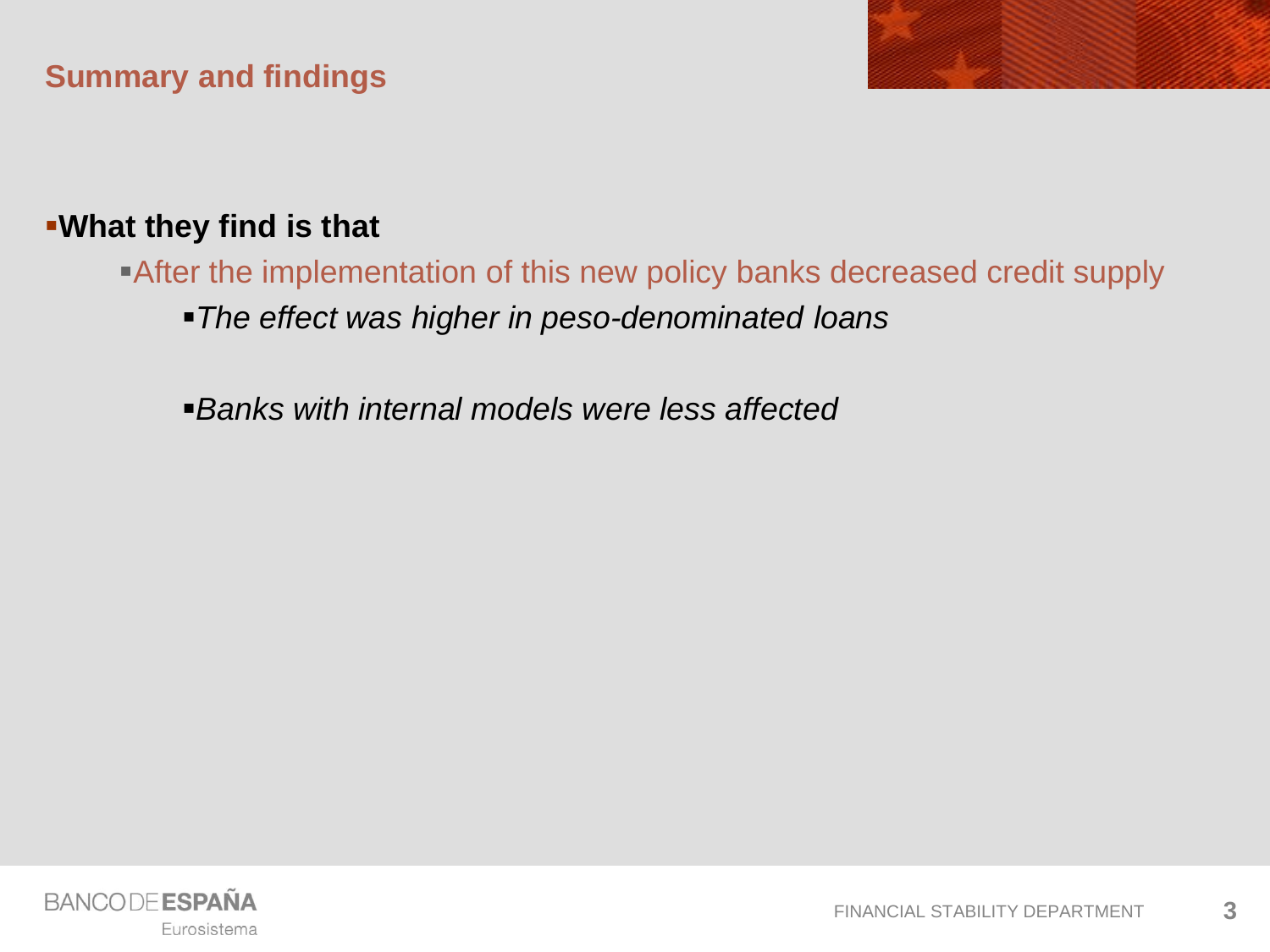### **Data and Methodology**



### **Main Database: Credit Register from Mexico**

All commercial loans granted by commercial banks (45?) to firms

*Is there any threshold? For instance, in Spain only loans above 6 thousand euros are reported*

### **Period: 2009Q3 to 2015Q1**

More than 5 million firm-bank pairs

### **Other datasets used to introduce controls:**

Bank characteristics from the Mexican Supervisor Macroeconomic factors from Banco de Mexico's databases

### **The paper uses four sub-sample based on the currency and on the size of the firm**

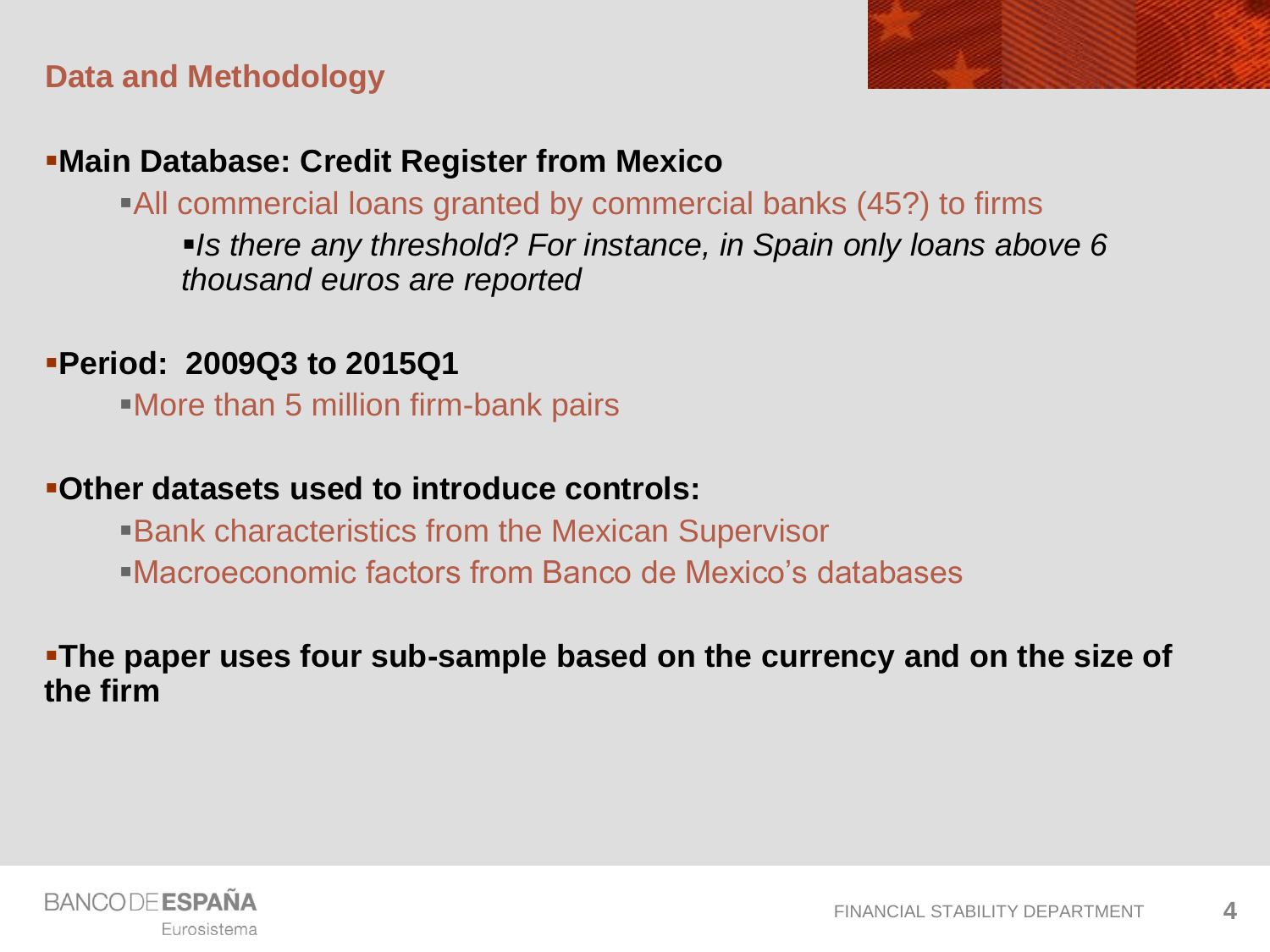

### **Data and Methodology**

**Basically, the paper estimates the following panel equation**

 $\Delta$ **LogCredit**<sub>ibt</sub> = η<sub>ib</sub> + δ<sub>bt</sub> + Macro controls<sub>t</sub> + Bank controls<sub>bt</sub> + ε<sub>ibt</sub>

**where** *i* **refers to the firm,** *b* **to the bank and** *t* **to the period of time**

**∆LogCreditibt is the (annual?) change of the logarithm of credit (only drawn?) by bank** *b* **to firm** *i* **at time** *t*

**The variable of interest is the coefficient associated to δbt, a dummy variable that takes the value of one after the introduction of the new policy by bank b and zero otherwise (When? December 2013? This is not very clear)**

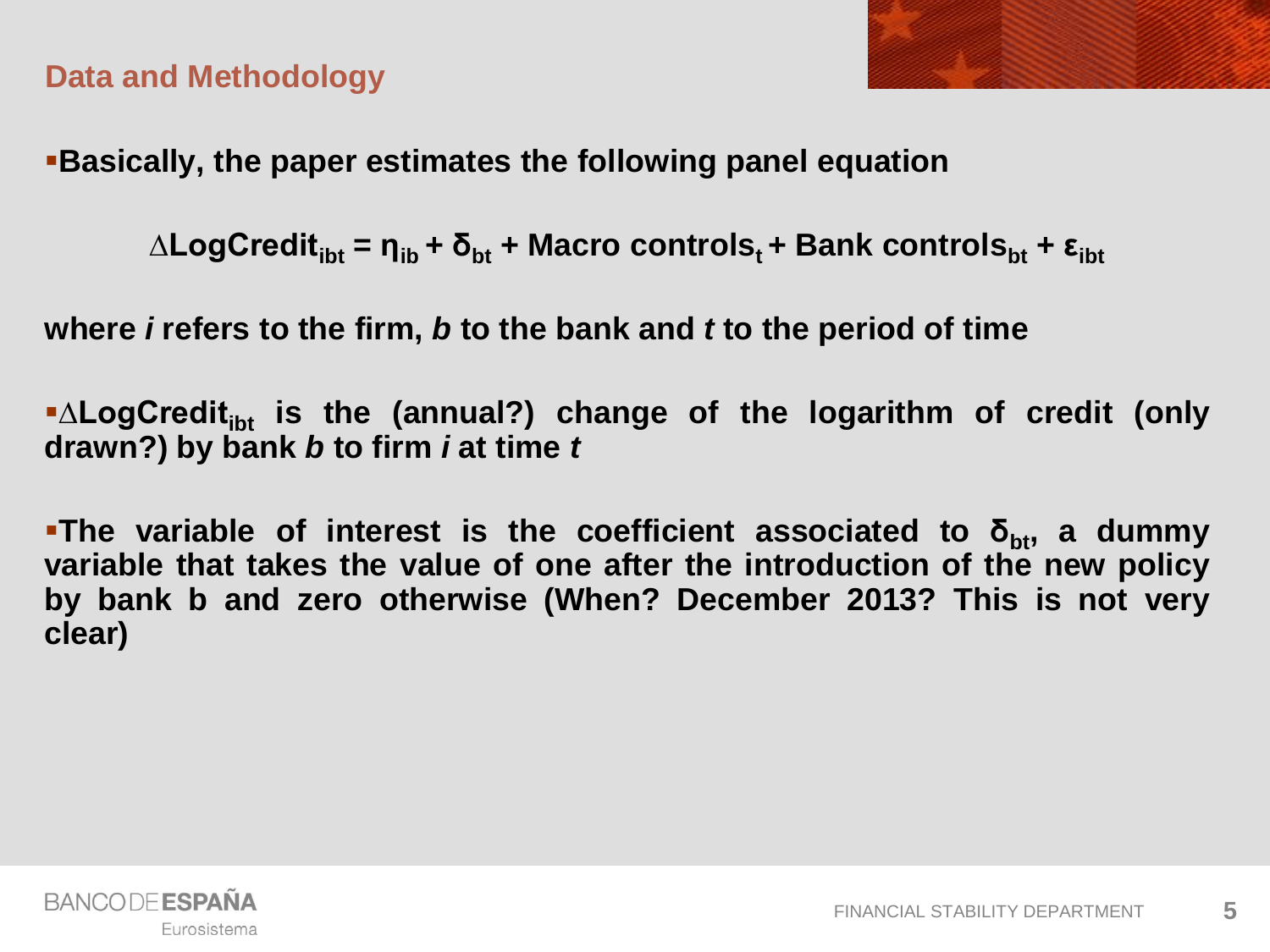

**Highly relevant paper for banking regulators and supervisors**

**Some improvements and extensions would make the paper richer and more convincing**

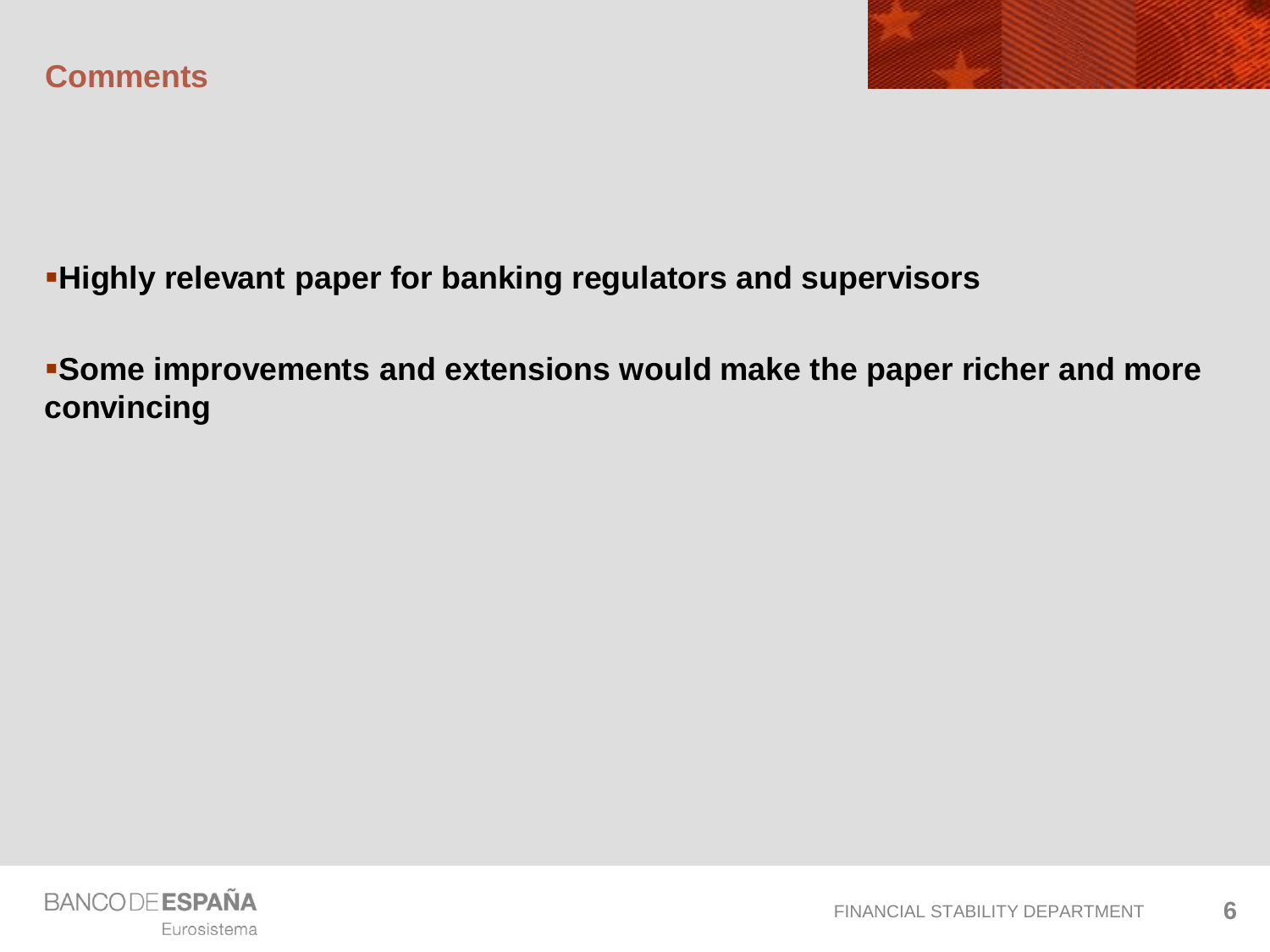

**There is an important point regarding the time period in which policy is expected to have an effect in banks**

The paper focuses the analysis on commercial loans to firms

As I commented before the paper is not very clear about when δ takes the value of one, but I think the date is Decembre 2013, when the policy started to apply to commercial loans

However, two years before the new provisioning system was introduced to mortgage loans and consumption loans

Authors should test whether the results are the same when the policy is considered to apply since March 2011

A figure showing the time evolution of δ could be of great interest

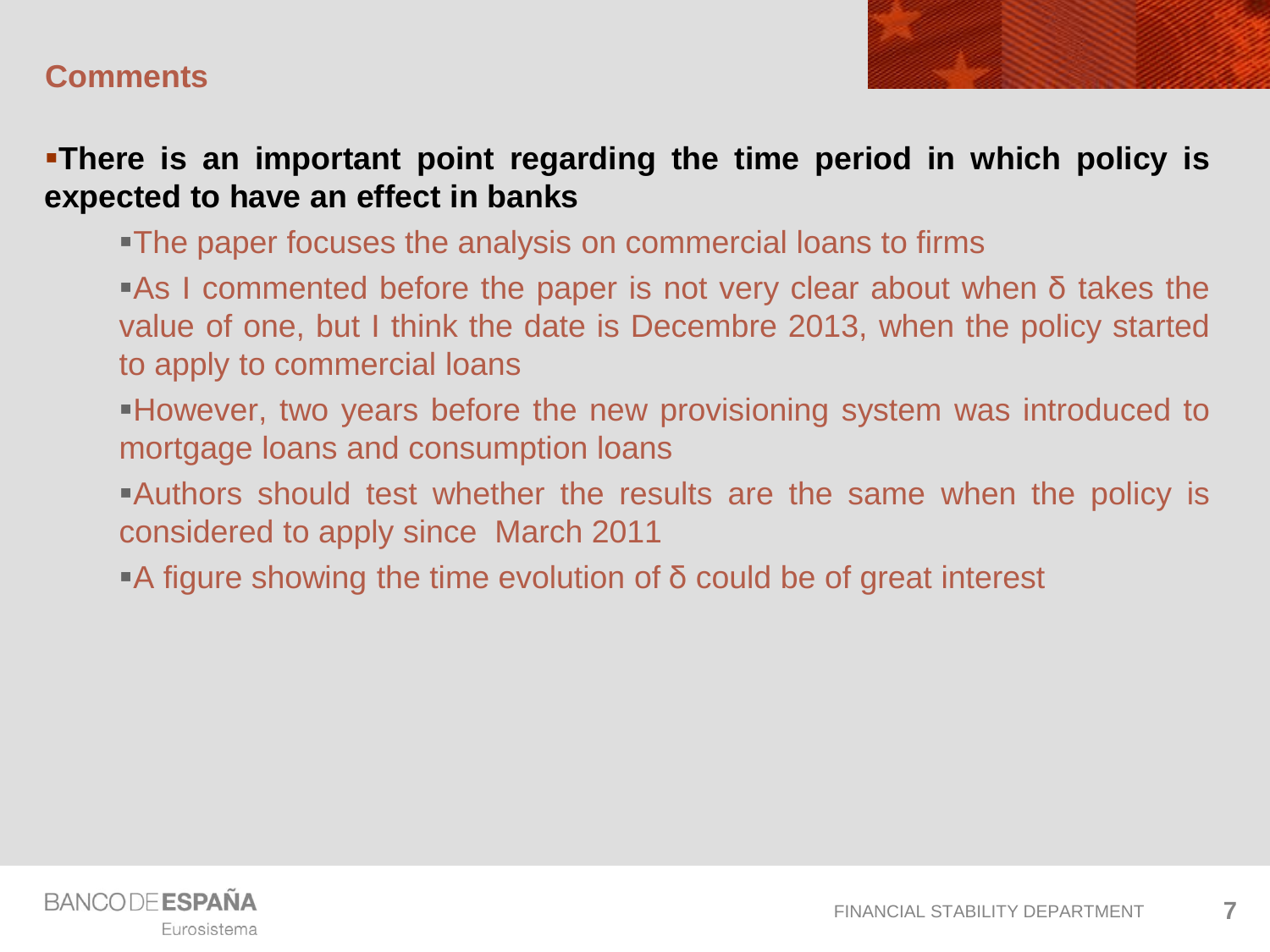

This variable tries to explain the impact of the new provisioning rule on credit supply BUT

*Only captures how the bank credit changed since December 2013*

*Available estimates do not ensure that we are finding a causal effect of the new policy in credit growth, because the change in credit supply can be explained by other factors not taken into account (which would bias the results)*

For instance, new Basel III requirements can also have an impact around that date

*The way to deal with this problem is to use a diff-in-diff methodology*

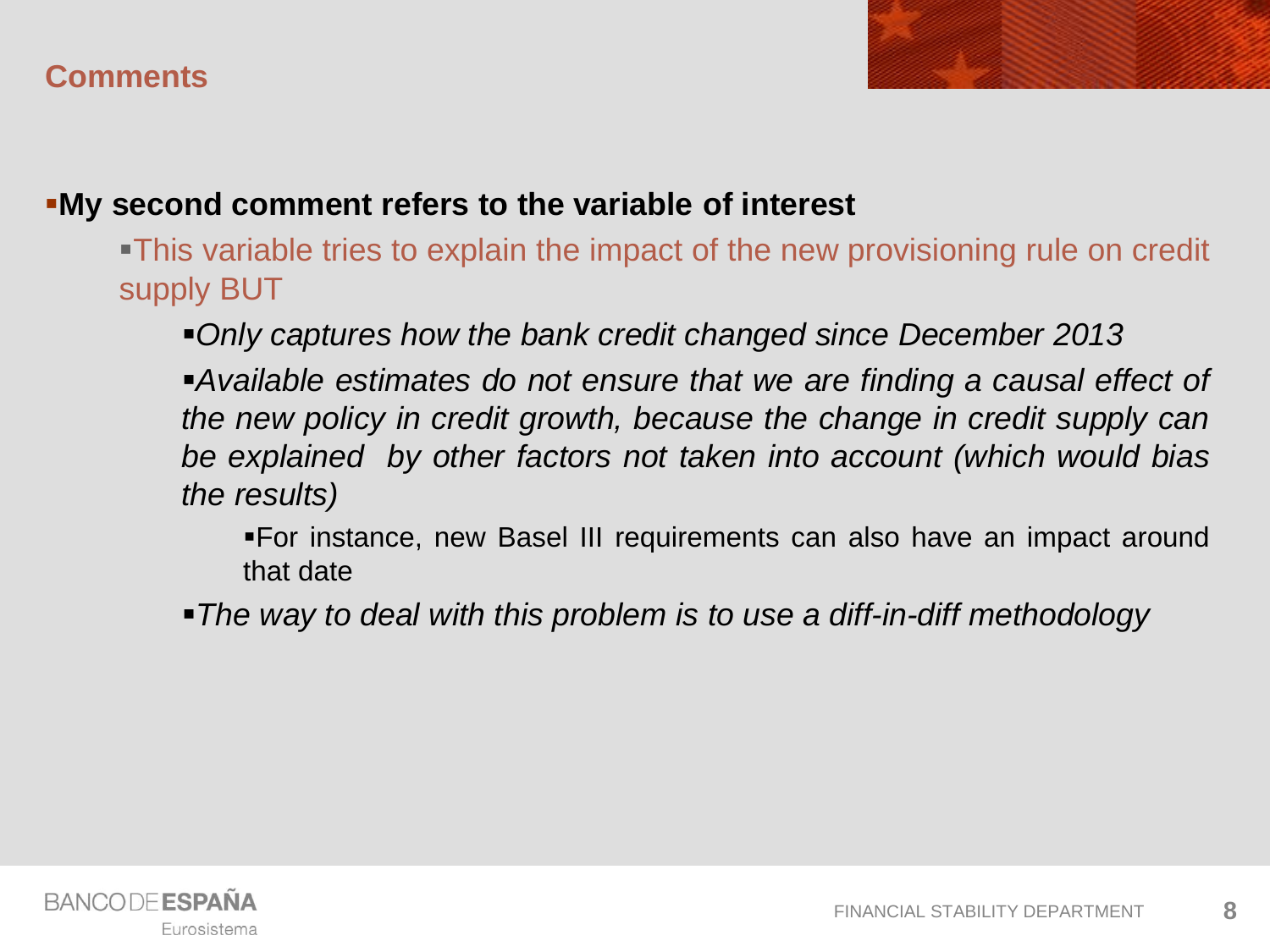**In this setting authors have to exploit the fact that the new rule affects banks in a different way**

This heterogeneity at the bank level can be captured using ex-ante measures of the impact of the new policy. For example, at the end of 2012, one year before the new provisioning entered into force (to avoid endogeneity problems), authors can estimate the amount of money banks should provision, assuming the new policy is active. The ratio of this amount over total assets, or the different between the new policy rule and the old one over total assets, can be interacted with δ to estimate the effect of the treatment

We would expect that the banks more affected by the new policy were those who cut more the credit

Thus, the equation to be estimated could be similar to:

 $\Delta$ LogCredit<sub>ibt</sub> = η<sub>ib</sub> + δ<sub>bt</sub> + αSimulated Provisions<sub>b2012</sub> + βδ<sub>bt</sub>\*Simulated Provisions<sub>b2012</sub> + Macro controls<sub>t</sub> + Bank controls<sub>bt</sub> +  $\varepsilon$ <sub>ibt</sub>

The expected sign of  $\beta$  is negative

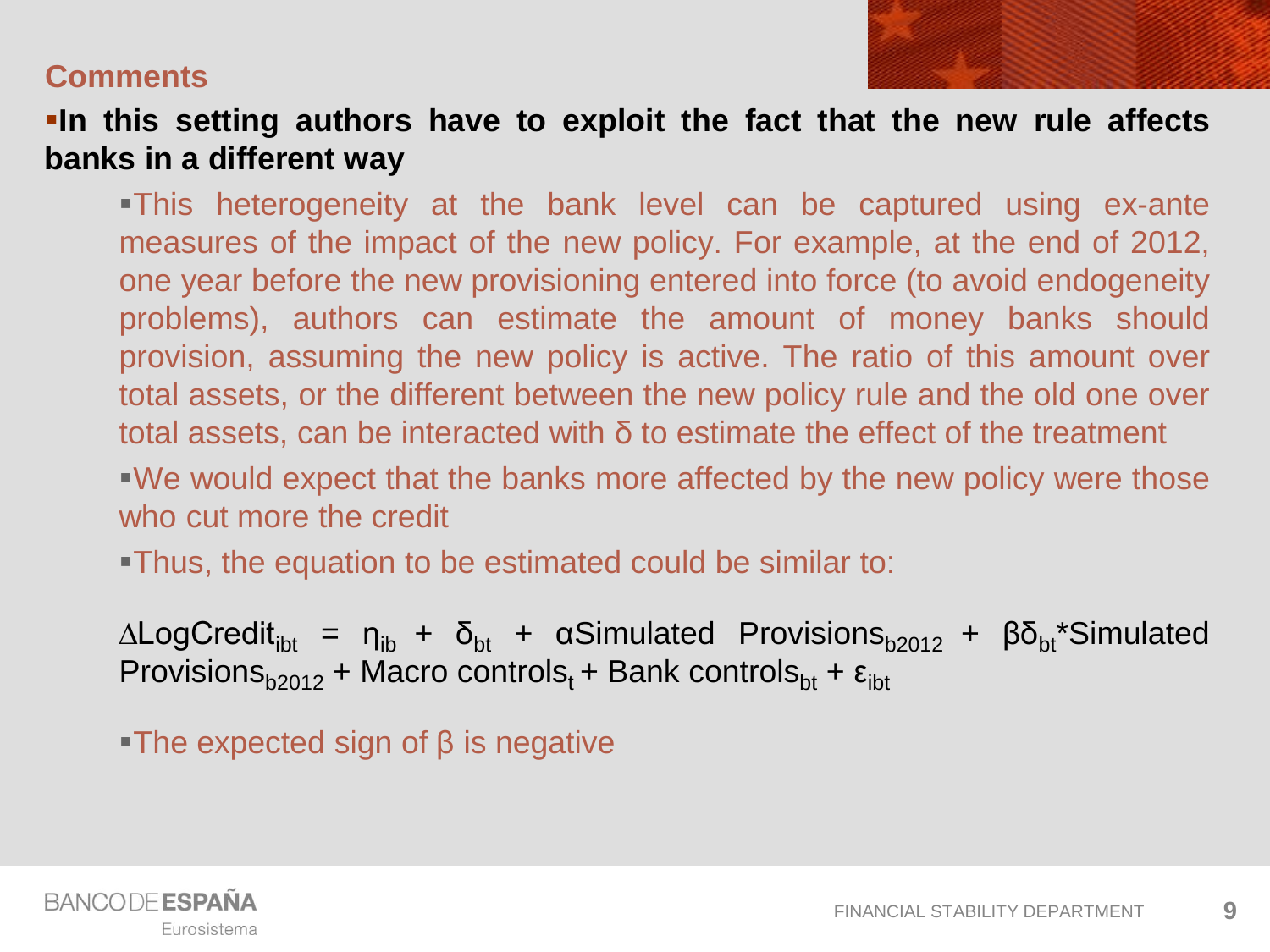

### **Demand factors are only capture through firm\*bank dummies**

This is nice although can be improved

The composition of demand may change over time, and it would be necessary to control also for firm heterogeneity including time-varying observable firm characteristics in the regressions

At the same time, to have information about the length or the strength of the firm-bank relationship is also desirable

Firm credit history (past defaults with the bank or in the system) are also important controls

**The strategy presented before would enable a better control for demand through the introduction of firm\*time fixed effects, which is always desirable in this kind of analysis where the bias of the results depends on how the researchers are able to isolate supply factors from demand factors**

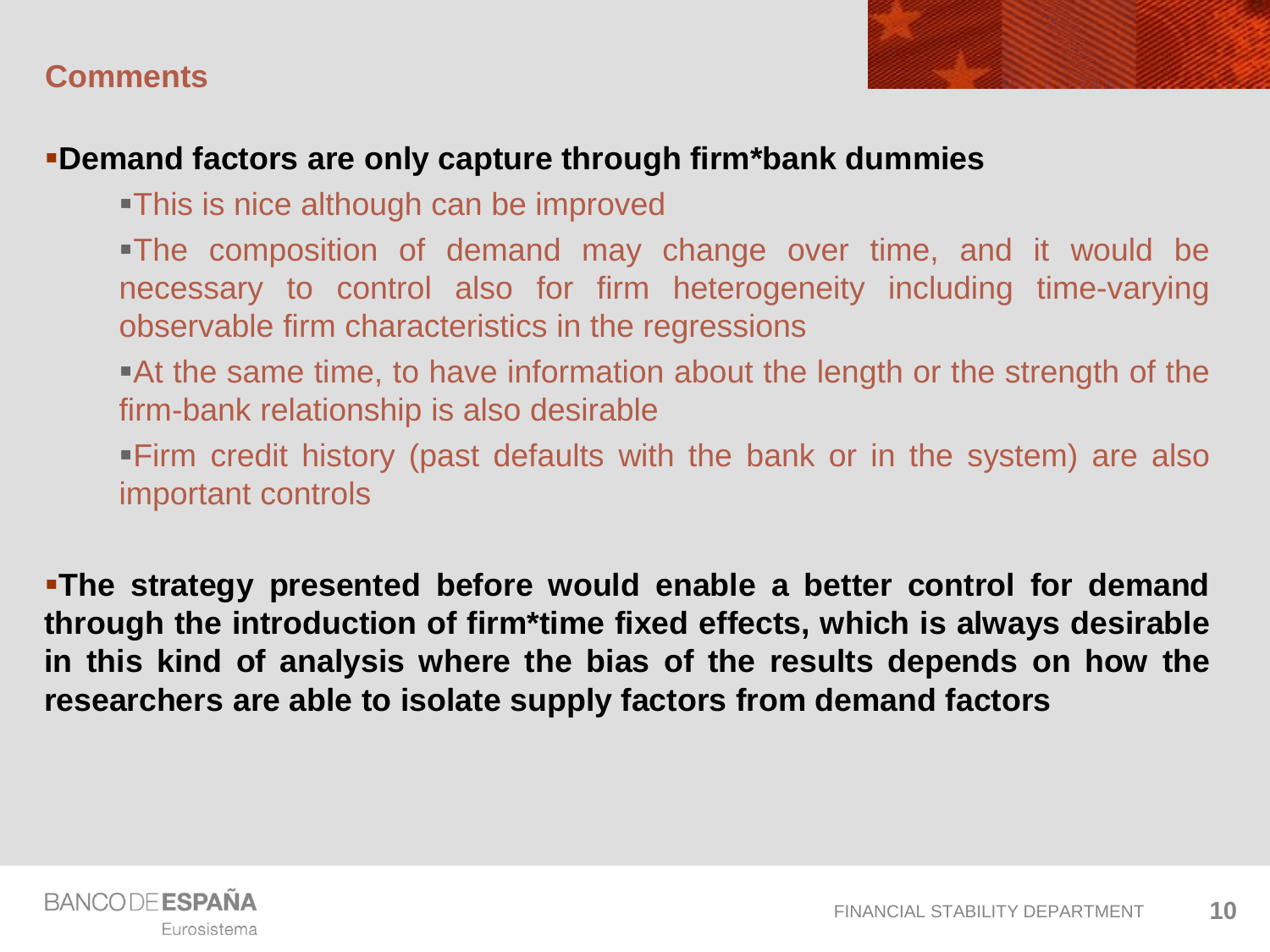**Moreover, the paper should also analyze the aggregate impact of the policy rule**

The previous equation estimates the local effect, in the sense that analyzes whether the new provisioning caused a reduction of credit for most affected banks. However, nothing is said about the global impact at firm level Firms could be able to switch banks, getting funded by less affected banks if they suffered a reduction of credit as a result of the new policy

Thus, the equation to estimate the aggragate level could be similar to:

 $\Delta$ LogCredit<sub>it</sub> = δ<sub>t</sub> + αSimulated Provisions<sub>i2012</sub> + βδ<sub>t</sub>\*Simulated Provisions<sub>i2012</sub> + Macro controls<sub>t</sub> + Bank controls<sub>it</sub> +Firm cosntrols<sub>i</sub>+  $\varepsilon_{it}$ 

where all bank characteristics at firm-bank level are now computed at firm level through a weighted average

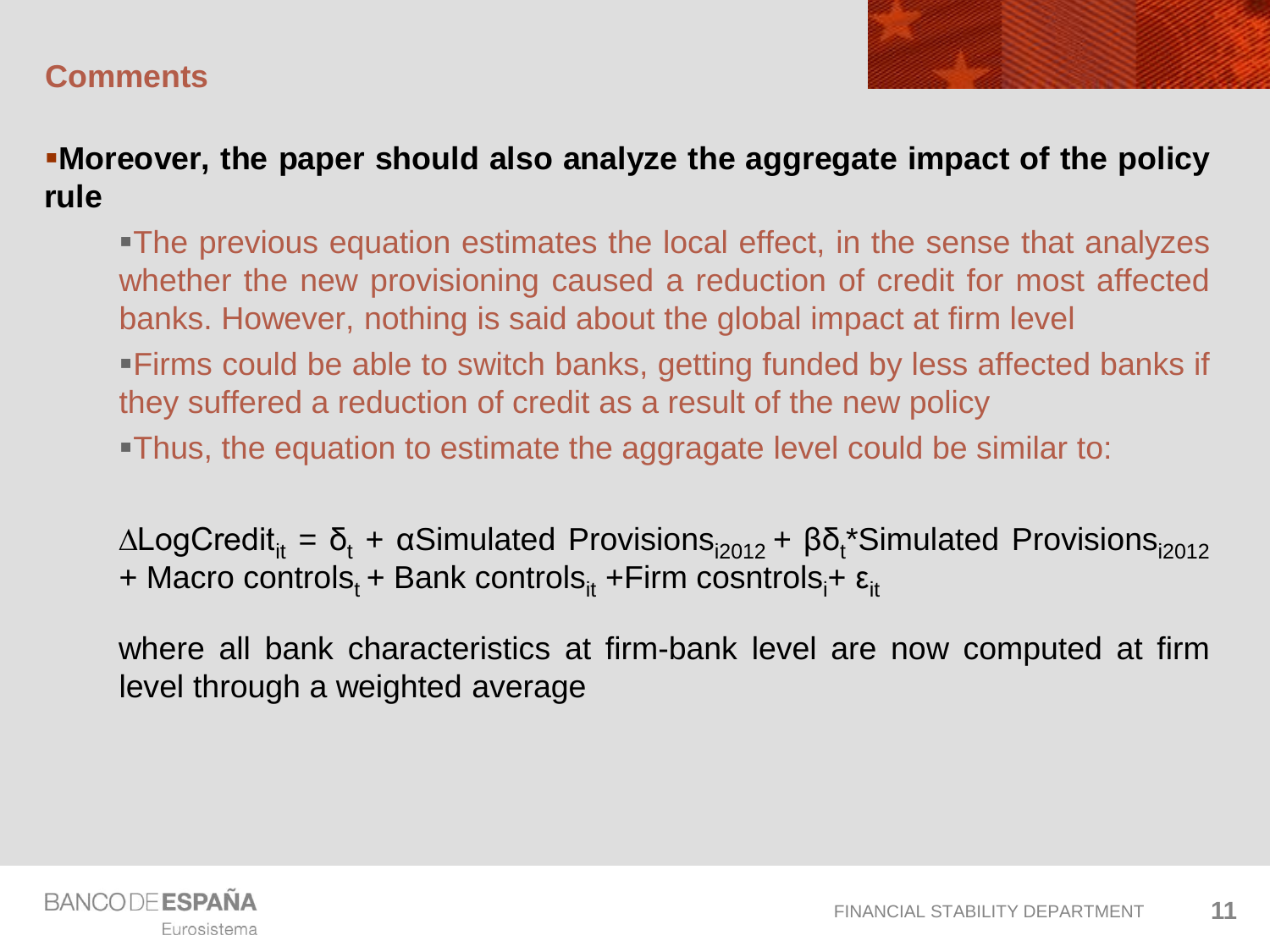

**I think that it would be interesting to test whether the policy shock had a differential impact among banks and among firms**

Are more capitalized/larger banks those less affected by the new policy? Are there any compositional effect in credit supply?

*Are the most affected banks less reluctant to take on more risk to compensate for the higher cost?*

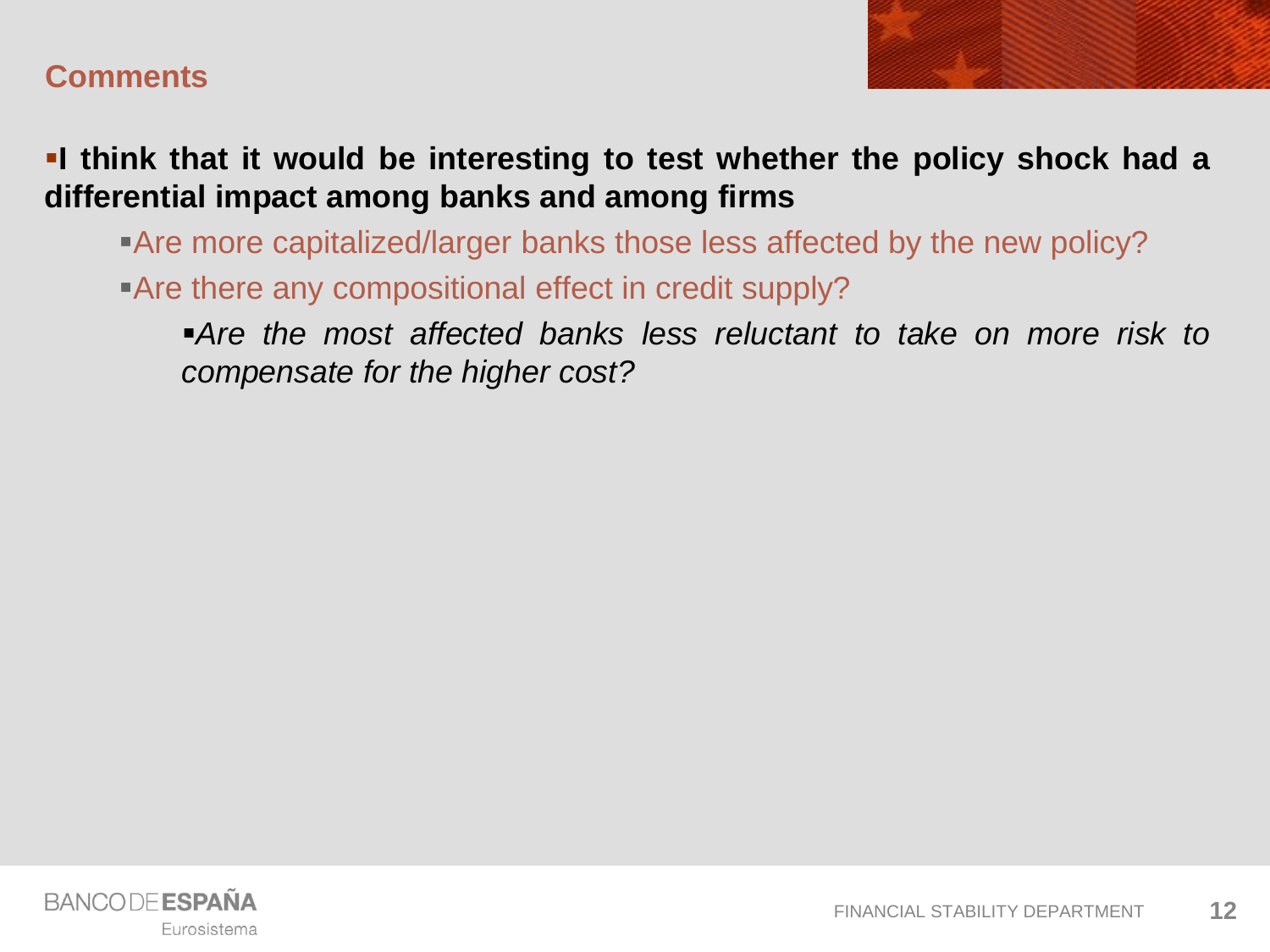**The paper has to be more clear about the date of the introduction of the policy. It is explained in a footnote and has to be comment in the main body of the text**

- **What is the definition of a small firm? We only know that is based on the number of employees and firm revenue**
- **Summary statistics has to display more statistics: Min, Q25, Q50, Q75 and Max**
- **Why the number of observations from Table 3 differs from Table 5?**

**The document indicates that not all banks in Mexico are subject to the new provisioning system, noting that there are banks that follow internal models. To improve the interpretation and understanding of the results would be useful to have a brief description of the main differences between their internal models and the banks subject to the new regulation**

**In Table 6, the number of observations of companies with foreign currency in specifications (1) and (4) does not match Table 7, Table 9 and Table 10**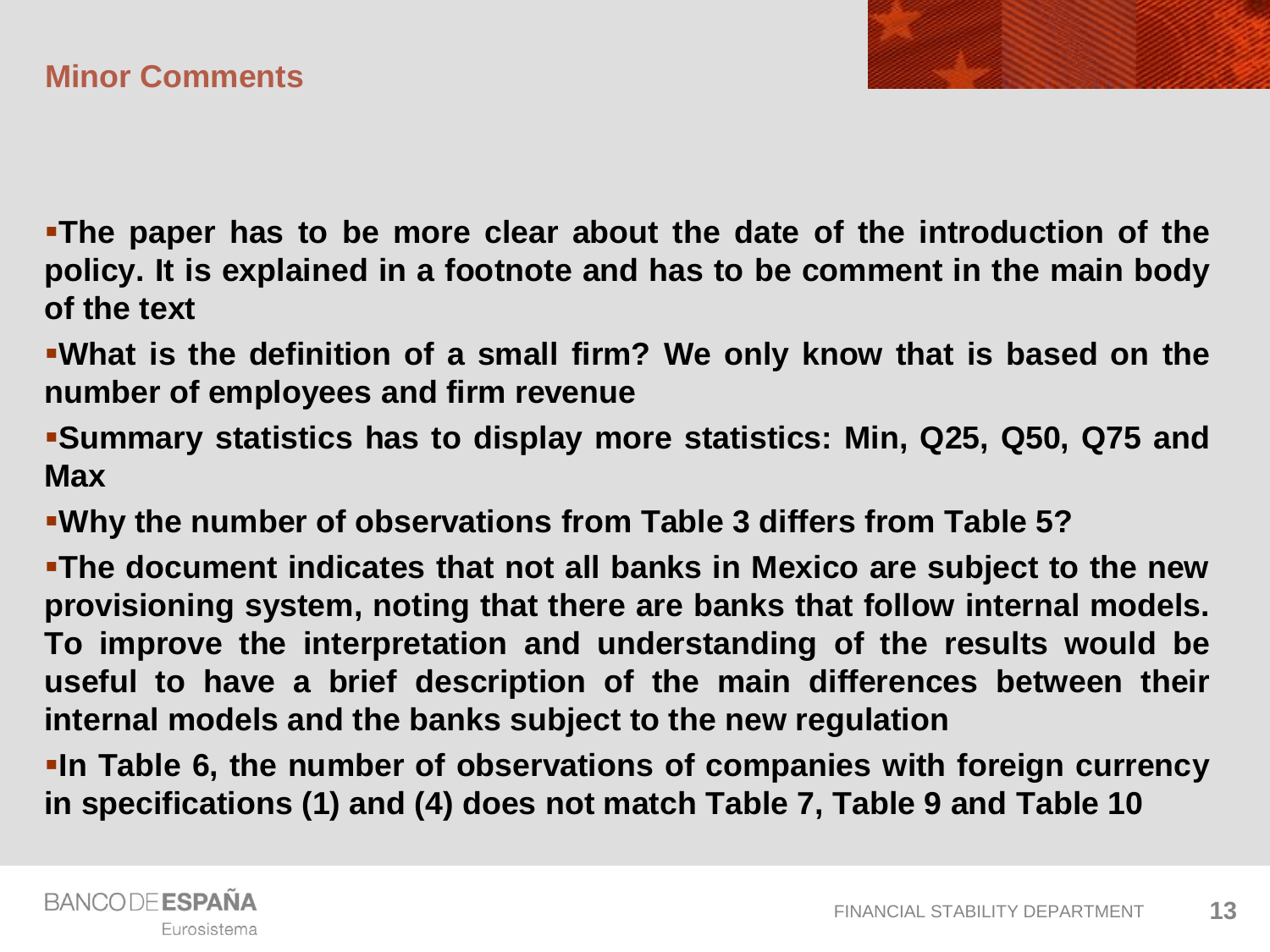



**Let's take a look to a very related paper to this one that has just been accepted for publication in the JPE**

**I am talking about the work entitled Macroprudential Policy, Countercyclical Bank Capital Buffers and Credit Supply: Evicence from the Spanish Dynamic Provisioning Experiments (Gabriel Jiménez, José-Luis Peydró, Steven Ongena and Jesús Saurina)**

**In this paper we analyze the impact of a time-varying macroprudential policy tool on the supply credit and the associated spillovers on real activity in both good and bad times**

**This macropru tool was the Spanish dynamic provissioning**

**In that sense this paper is quite related to the one I am discussing**

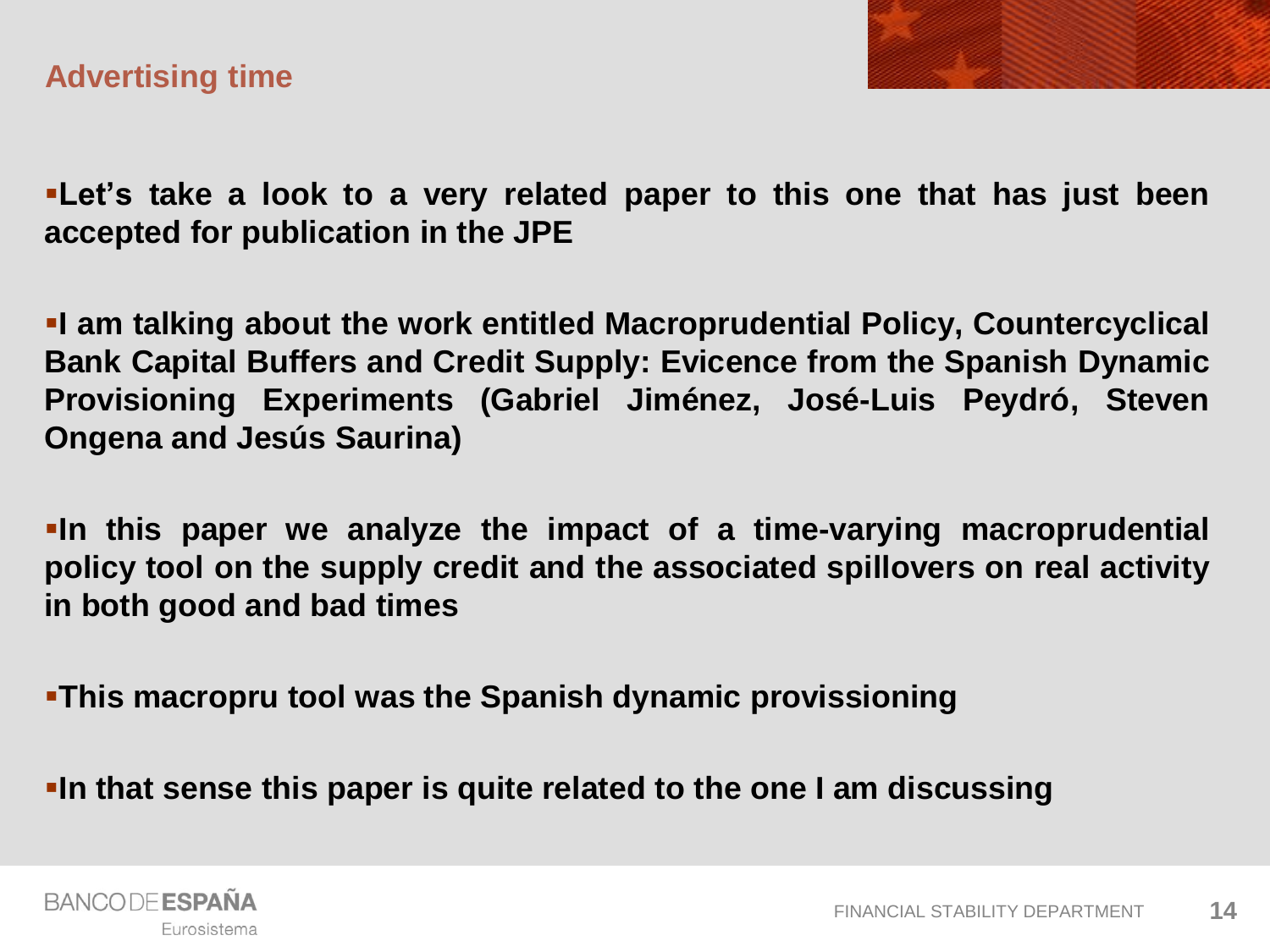### **Advertising time**

### **Our empirical results show that:**

- Dynamic provisions did little to stop the credit boom, because although more affected banks cut more the credit, firms were able to find new financiers among less affected banks
- However, buffers build in good times helped to mitigate the credit crunch in bad times
	- *This had an impact on real variables (asset growth, employment and firm survival)*
- We also show that building up capital buffers before the crisis is superior in terms of maintaining real activity and avoiding risk-shifting than changing requirements (for lowly capitalized banks) during the crisis

### **Conclusions:**

- All in all, dynamic provisions/countercyclical tools support bank lending in bad times
- **The crisis has shown they are very useful...but not a silver bullet**